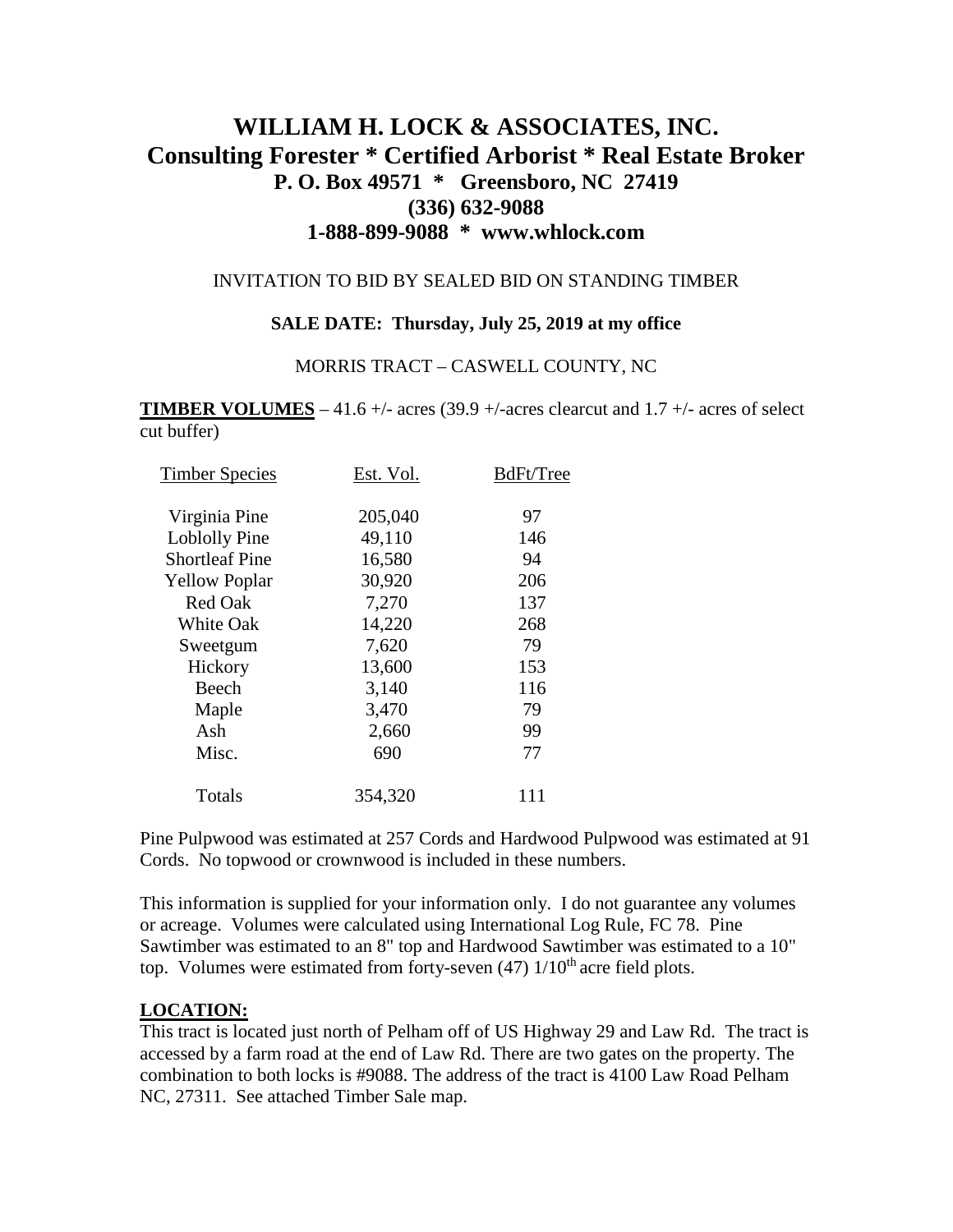Page Two Morris Tract - Timber Sale Sale Date: Thursday – July 25, 2019

## **BIDS:**

The Morris Tract is being sold on a lump sum sealed bid basis. Bids will be accepted by **regular mail** if received by 5:00 pm on Wednesday, July 24th, 2019 **OR** bids will be accepted by **email [\(whlock@whlock.com\)](mailto:whlock@whlock.com), telephone (336-632-9088), fax (336-632- 9088), or in-person** at my office until 11:00 am on Thursday, July 25th, 2019. At 11:00 am on Thursday, July 25th, 2019 all bids received will be recorded. The successful bidder will be notified within 24 hours of the bid openings. A 10% deposit may be requested to be delivered to William H. Lock & Associates, Inc. within 72 hours of the bid opening. The balance of the sales price is to be delivered at the sale closing. The seller reserves the right to refuse or accept any and all bids. Seller will consider all bids. The seller will be responsible for the timber deed preparation, revenue stamps if recorded, and the forestry consultant fees. The buyer will be responsible for all other closing costs. A \$1,000 performance deposit will be payable at closing and held in a noninterest-bearing trust account until satisfactory completion of logging. The performance deposit does not limit the buyer's liability.

## **PLACE OF SALE:**

The timber sale will be held at the office of William H. Lock & Associates, Inc. in Greensboro, NC. The office address is 375 S. Swing Road, Greensboro, NC 27409. Telephone and Fax: 336-632-9088; [Email: whlock@whlock.com](mailto:Email:%20whlock@whlock.com) 

## **CONDITIONS OF SALE**:

1. The Buyer shall have 24 months from the date of the timber deed to cut and remove all merchantable timber within the "Sale Areas". "Creek Buffers" have been marked with Blue Flagging. No blue flagged trees marking the buffer boundaries may be cut but all pine of any size and Hardwoods  $> 16$ " DBH may be harvested provided all Best Management Practices, Forest Practice Guidelines and all watershed rules and regulations are followed. The sale boundaries have been marked with pink flagging. No trees marked with flagging are to be harvested. Skidding and/or hauling will be allowed through the "OUT" area but locations must be approved by William H. Lock and Associates, Inc. prior to use.

2. The Buyer shall access the tract from Law Road or along the existing farm path. Any access routes will need to be installed and/or maintained according to all North Carolina Best Management Practices, Forest Practice Guidelines, and any applicable river basin or watershed rules. All roadways must remain open and passable by ordinary traffic at all times. The roadways must be left in similar condition at the completion of the harvesting operation as they were at the beginning of the harvesting operation, reasonable wear and tear accepted.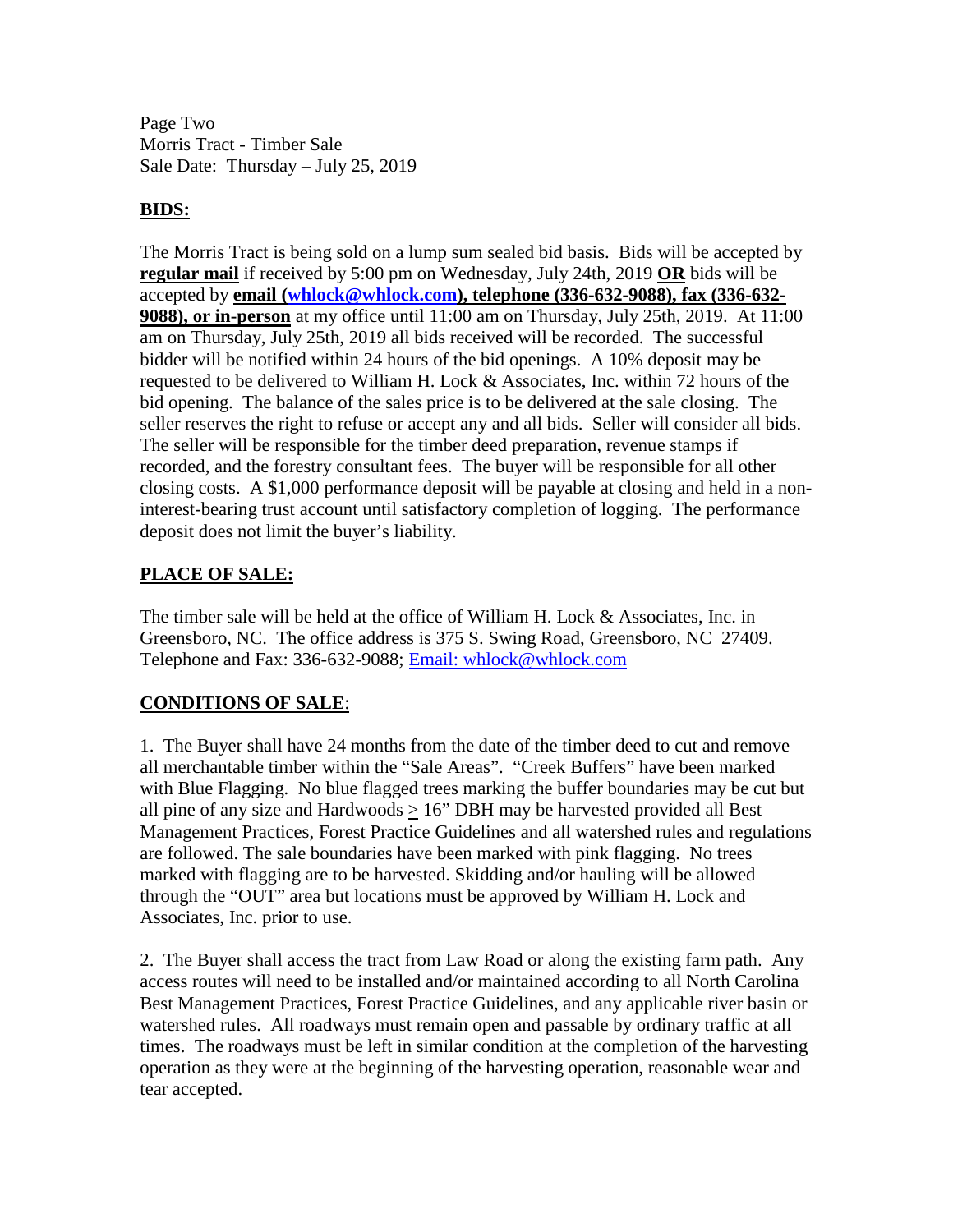Page Three Morris Tract - Timber Sale Sale Date: Thursday – July 25, 2019

3. The Buyer is responsible for maintaining a clean site. No equipment parts, trash, tires or other debris created as a result of the harvesting operation shall be left on the property. It shall be the Buyer's responsibility to clean up any hazardous material or chemical waste spills including but not limited to Diesel Fuel, Hydraulic Fluid, Machine Oil, and/or Gasoline upon the subject property if deposited as a result of the harvesting operation. Responsibility will include any required remediation including but not limited to the removal of contaminated soils.

4. Harvesting operations must not interfere with any farming operations and farming operations must not interfere with any harvesting operations. Decking, skidding, loading or hauling will not be permitted in any existing open fields or pastures immediately adjacent to the timber unless approved by William H. Lock & Associates, Inc. Buyer or Agent will not be responsible for payment of any crop damage relating to access to the wooded areas. If any other open areas are approved for use during the harvest operation, these open areas must be free of logging debris, smoothed when completed, and reseeded if necessary.

5. The Buyer is responsible for following all Federal, State, and local regulations regarding timber harvesting activities. If required, Buyer is responsible for obtaining any necessary permits or licenses required for timber harvesting. All logging operations must conform to North Carolina Best Management Practices, Forest Practices Guidelines, and any applicable river basin or watershed rules. In the event that a non-compliance situation is identified on the tract as a result of the harvesting operation, William H. Lock & Associates, Inc. will have the express right to suspend the harvesting operation until the situation is brought into compliance. No trees or other logging debris shall be left in or across the property boundary, sale cutting lines or access roads and paths.

6. All necessary sale harvest boundaries have been marked with pink flagging. Landowner guarantees the pink flagged sale boundaries. No flagged trees denoting the sale boundary shall be cut and no trees outside the boundary lines shall be cut. If trees marking the sale boundary are cut, North Carolina timber trespass laws may apply. Skidding and/or hauling will be permitted through the "OUT" area to access the "Sale Area". Access routes will need to be approved by William H. Lock and Associates, Inc. prior to use. No trees shall be cut to fall on a neighboring landowner's property or where potential damage may occur. If existing property corners are damaged or removed as a result of the harvesting operation, Buyer agrees to replace the markers at the correct surveyed location at their own expense.